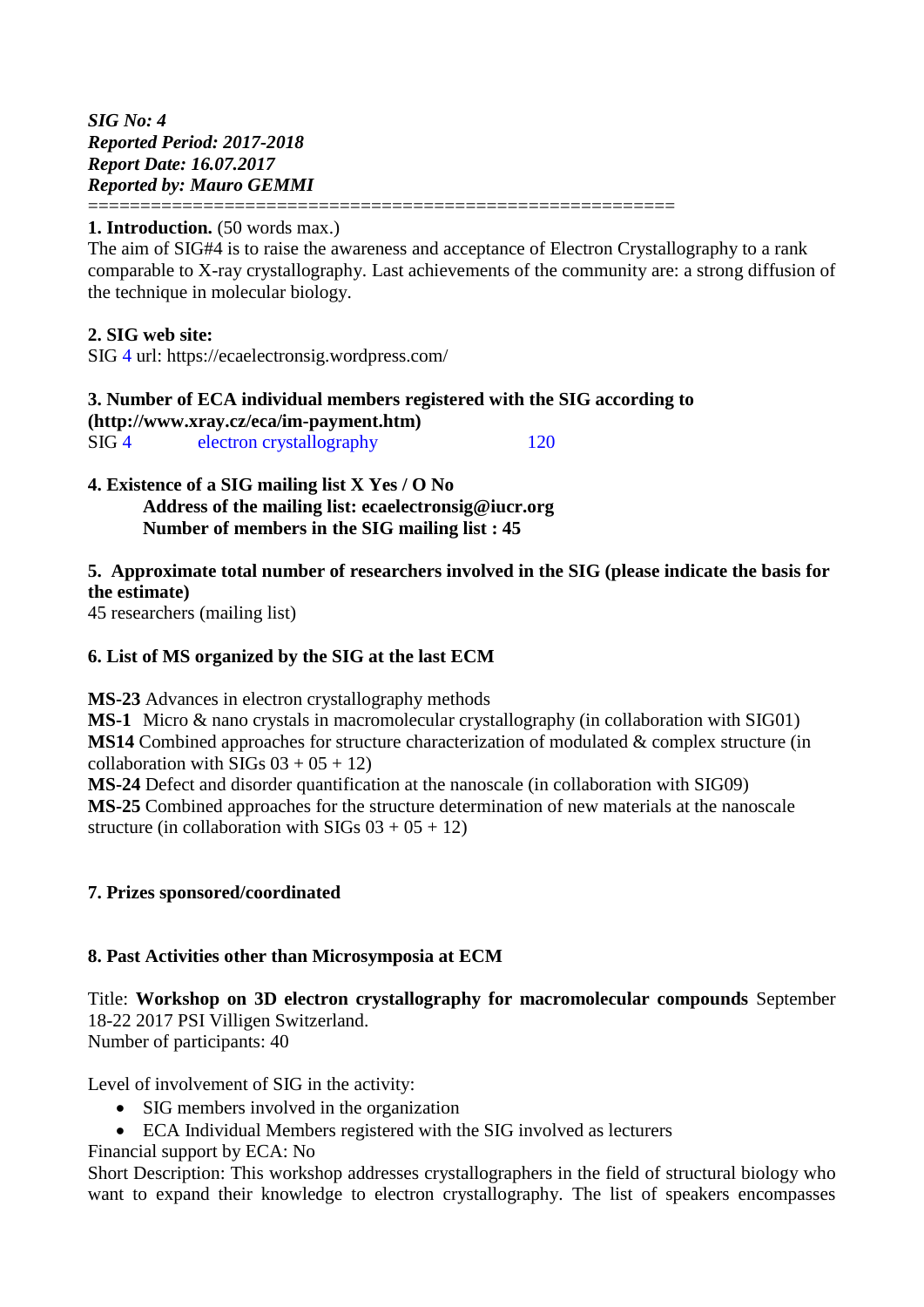experts in sample preparation, electron microscopy hardware, electron detectors, and methods from data processing, structure solution to model building.

# Title: **Workshop on novel electron diffraction techniques in transmission electron microscopy**

*JEOL*, Freising (Germany), November 2017.

Number of Participants: 60

Level of involvement of SIG in the activity:

ECA Individual Members registered with the SIG involved as lecturers

Financial support by ECA: No

Short Description: Workshop organized by Jeol to illustrate the most recent advances in electron diffraction based techniques.

# Title: **International Symposium on Cryo-EM symposium - past and future challenges**,

December 9<sup>th</sup>, 2017 Stockholm, Sweden

Number of Participants: 120

Level of involvement of SIG in the activity:

- ECA Individual Members registered with the SIG involved in the organizing committee
- ECA Individual Members registered with the SIG involved as lecturers

Sponsored by ECA: no

Short Description: The symposium, organized by Xiaodong Zou and colleagues, was in connection with the Nobel Prize in Chemistry 2017, and brought together world-leading experts, academic researchers, and industrial scientists to discuss ideas for further advancement in this exciting and rapidly evolving field. The speakers include pioneers in cryo-EM and MicroED, present/former collaborators of the Nobel Laureates, as well as young researchers in the field.

# Title: Physical properties of minerals : how and why to dive into their knowledge, 12<sup>th</sup>-15<sup>th</sup>

February 2018, Bressanone, Italy

Number of Participants: 100

Level of involvement of SIG in the activity:

ECA Individual Members registered with the SIG involved as lecturers

Sponsored by ECA: no

Short Description: School organized by the Italian Society of Mineralogy and Petrology. The school was an overview on the techniques available to investigate the structure and the properties of minerals. Among those specific lectures were dedicated to electron diffraction.

# Title: **ePDF mini workshop** 28th-29th March 2018, Ulm Germany.

Number of Participants: 45

Level of involvement of SIG in the activity:

- ECA Individual Members registered with the SIG involved in the organizing committee
- ECA Individual Members registered with the SIG involved as lecturers

Short Description:

This workshop was organized by Tatiana Gorelik and brought together 17 leading experts in ePDF from European and US Universities. The workshop dealt with the most advance and novel applications of the PDF analysis based on electron diffraction data.

Title: 51<sup>st</sup> International School of Crystallography on Electron Crystallography 1<sup>st</sup>-10<sup>th</sup> June 2018 Erice Italy.

Number of participants: 76 Level of involvement of SIG in the activity: